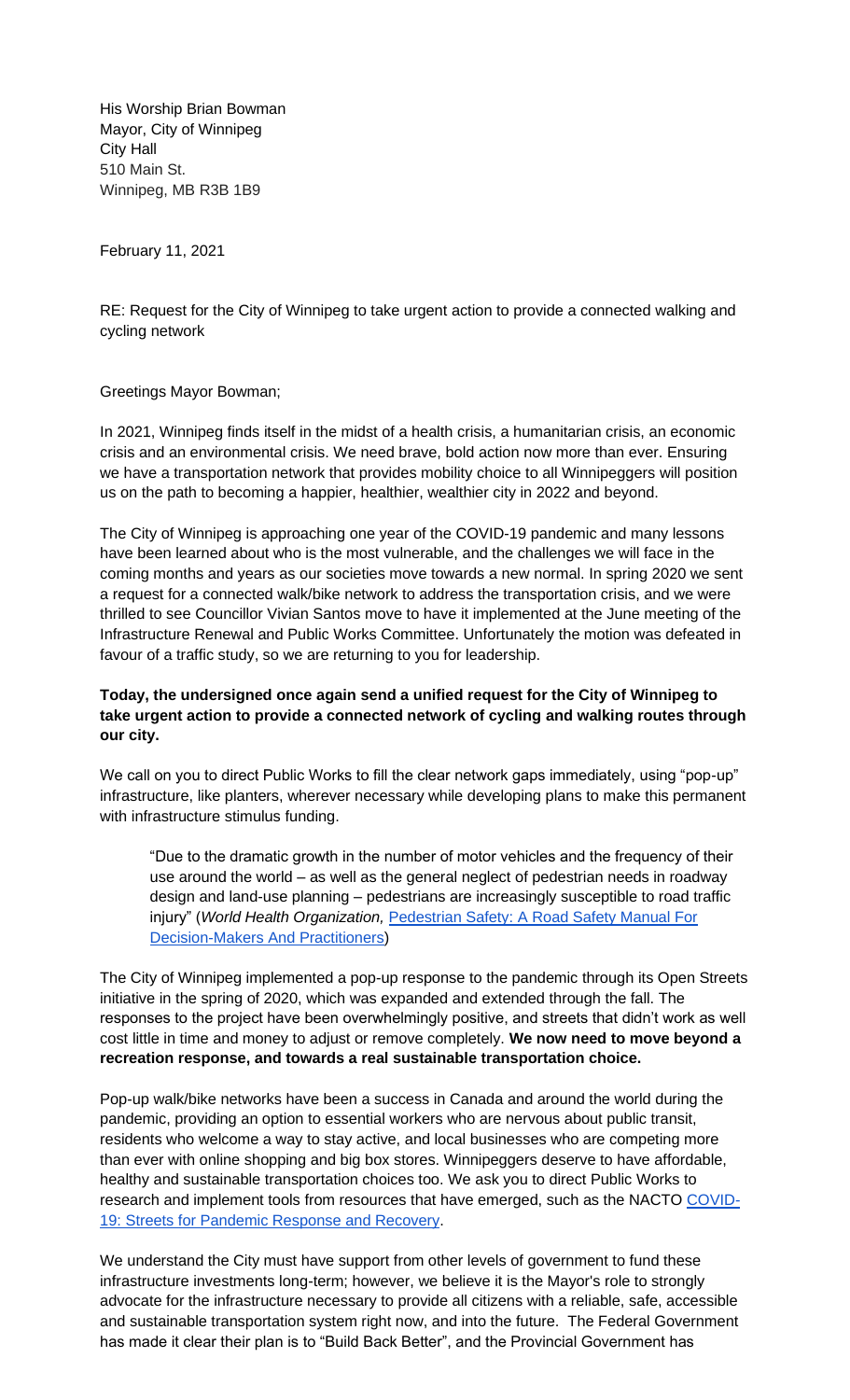committed to funding 150 KM of active trails as part of its 100 Days of Action. We now need the Mayor's voice to champion the mobility needs of Winnipeg to secure these investments.

The impacts of the pandemic have highlighted how inequitable our cities are. Those who are economically disadvantaged, and disproportionately our IBPOC communities, have been impacted the most by illness, by the lack of access to technology, the lack of access to yards and by joblessness. **Now more than ever we need to have our city prioritizing those who are most vulnerable**.

"If you don't have access to quality transportation, then you can't have access to quality jobs. You can't have access to quality health care. You can't have access to quality education." - Tamika Butler [\(Want transportation equity? Be an accomplice, not an ally\)](https://kinder.rice.edu/urbanedge/2020/12/03/transportation-equity-be-accomplice-not-ally-transit-racial-inequalities)

Over and over in our work, we hear from Winnipeggers who want to walk, bike and bus, but they can't. They say they have "no choice" but to drive because other options are non-existent, inconvenient or downright unsafe.

"The traffic ... before/after school is awful. I am afraid to allow my child to bike to school because this traffic is extreme." (*COVID School Travel Survey*, November 2020)

To be a progressive and resilient city through this pandemic and into the future, we must prioritize walking, biking, and transit for all citizens, no matter what neighbourhood they live in. A network through the City of Winnipeg for everyone to have the choice to walk or bike to their destinations, or to and from transit, will begin to address a transportation system that is fundamentally inequitable. The network will simultaneously address the urgent action needed to meet our Climate Change targets, as our main source of GHG emissions is transportation.

"Our main point is that once you realise the scale and imminence of the problem, it becomes clear that we need much more than individual actions like using less plastic, eating less meat, or flying less. Our point is that we need big systematic changes and fast" - Professor Daniel Blumstein, University of California Los Angeles (Top scientists [warn of 'ghastly future of mass extinction' and climate disruption\)](https://www.theguardian.com/environment/2021/jan/13/top-scientists-warn-of-ghastly-future-of-mass-extinction-and-climate-disruption-aoe)

We saw the "Boom" of walking and biking in 2020. With reduced traffic, more Winnipeggers of all ages and abilities felt confident to try active travel. There are numerous benefits of traveling on foot or by bike, both for public health and mental and physical wellbeing of individuals, and the sustainability of our city and health of the environment. Our Climate Action Plan requires us to reduce our driving mode share from nearly 80% to just 50% in less than 10 years. Now is the absolute perfect time to ensure we have safe, convenient options for Winnipeggers to choose to leave their car at home when they head back to work, school and other activities.

"In March & April, I drove alone in my car as I work in a lab & can't always work from home. In May, as traffic was reduced, I felt confident enough to try commuting by bike. I fell in love with biking to work. It was one of the highlights of the pandemic for me." (*GoManitoba User Survey,* December 2020)

The City of Winnipeg's vision statement - To be a vibrant and healthy city which places its highest priority on quality of life for all its citizens - is not achievable without a safe, connected network for walking & cycling. We are here to support you to ensure all citizens, all ages and abilities, are free to access the City of Winnipeg and all it has to offer.

Sincerely,

Mund

Tracy Hucul Executive Director, Green Action Centre

Anders Swanson Executive Director, Winnipeg Trails Association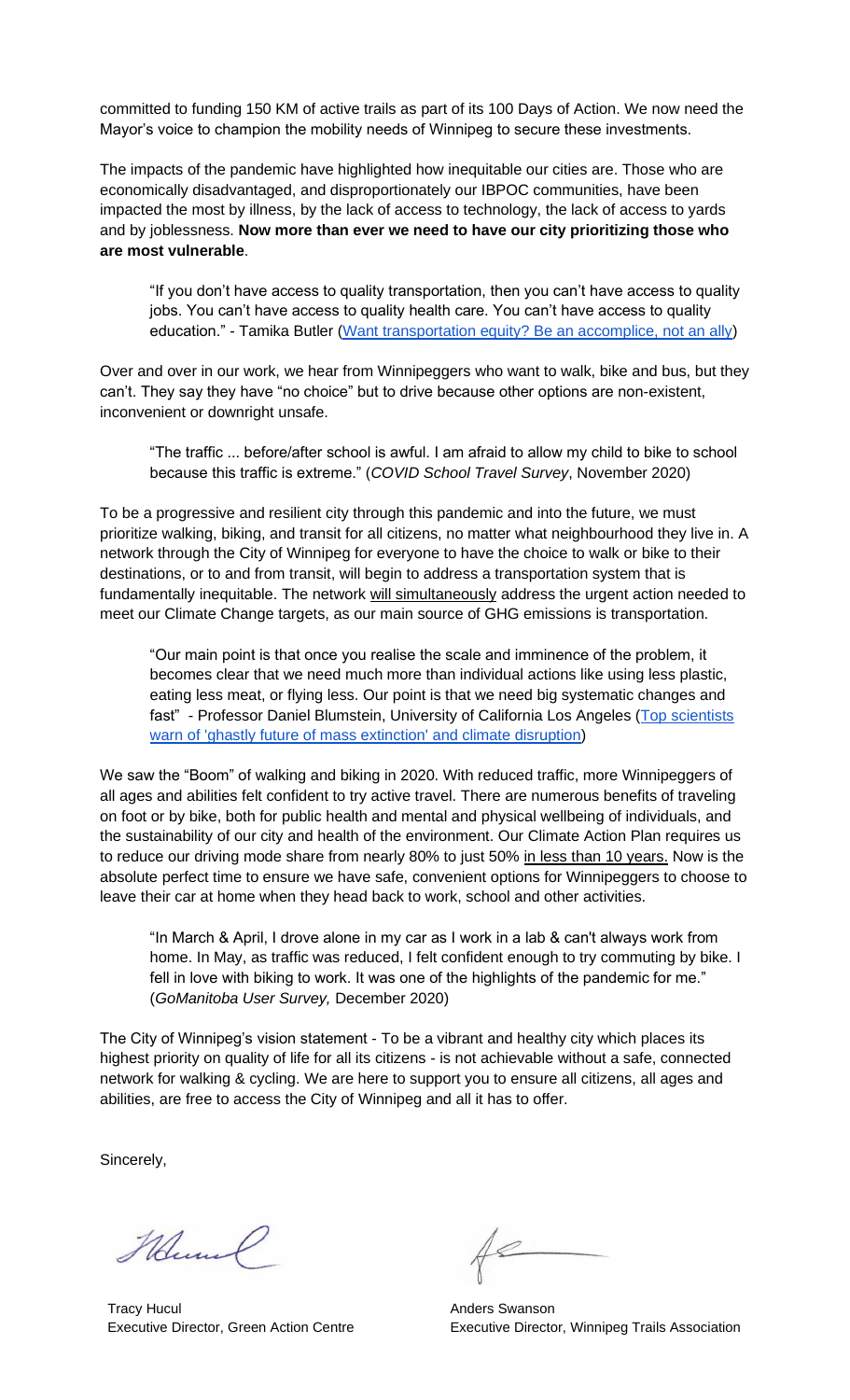Kira Coulter Safe Speeds Winnipeg

Ted Fransen Superintendent, Pembina Trails School Division Michael Redhead Champagne

Joe Neeghjeie Seis

Joseph Wasylycia-Leis University of Winnipeg Sustainability Office

 $(1)$ 

Mark Cohoe Executive Director, Bike Winnipeg

hampa

Fearless R2W

Dorota Blumczyńska Executive Director, IRCOM

Michel Durand-Wood Co-Chair, Glenelm Neighbourhood Association

lan

Leilani Esteban Villarba Executive Director, Chalmers Neighbourhood Renewal Corporation

Christian Michalik Superintendent, Louis Riel School Division

Pam Lucenkiw & Ron Mazur Co-Chairs, OURS-Winnipeg

Dave Elmore, Bike Week Winnipeg

Denae Penner Director, Central Neighbourhoods Winnipeg

CC: Justin Trudeau, Prime Minister of Canada Brian Pallister, Premier of Manitoba Catherine McKenna, Minister of Infrastructure and Communities Andy Fillmore, MP, Chair of National AT Strategy Derek Johnson, Minister of Municipal Relations Sarah Guillemard, Minister of Conservation and Climate